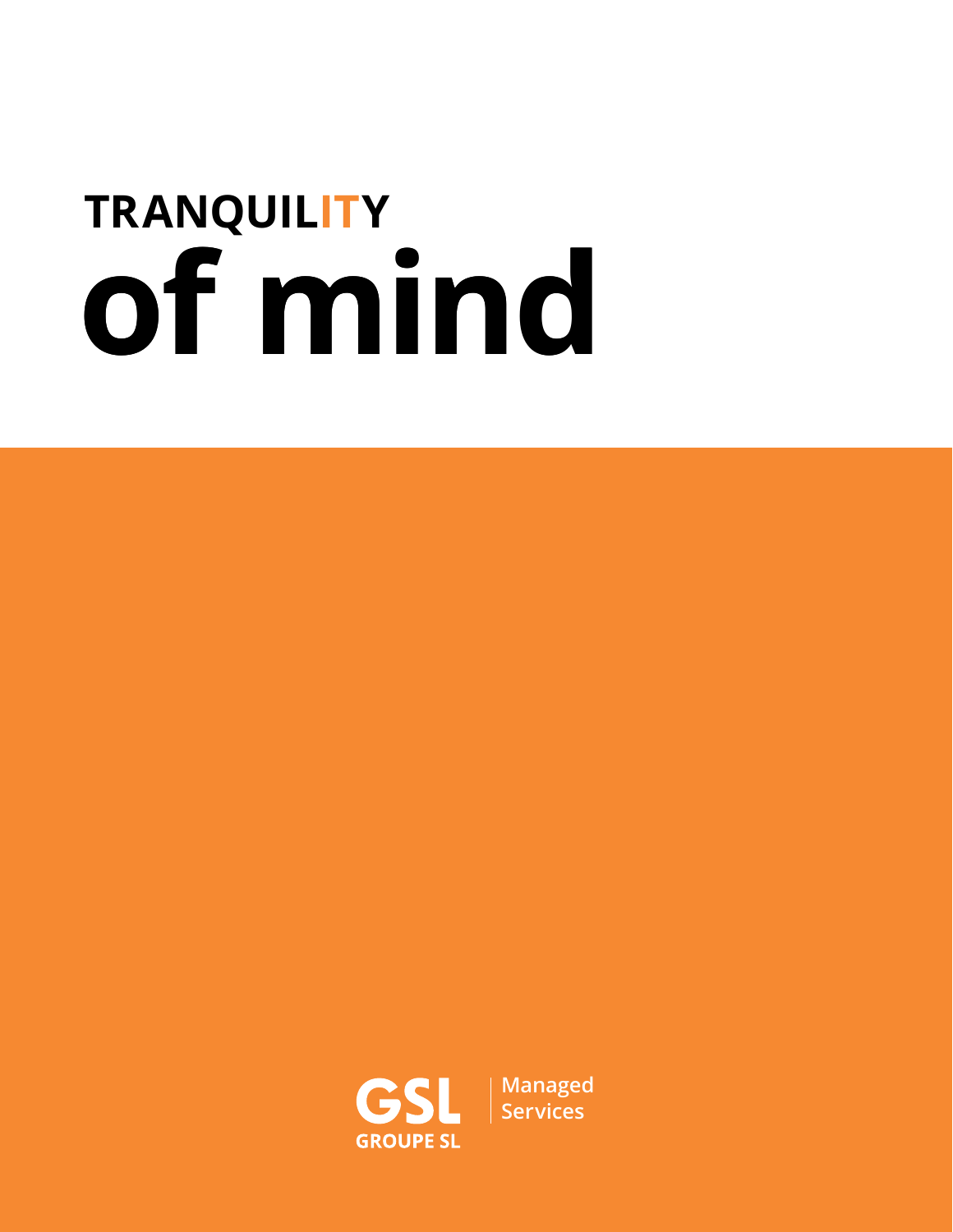# **A COMMITMENT that reflects our culture**

We offer service with a human dimension, focused on quality communications and swift solutions. Our dedicated teams take a proactive approach, providing user support while managing your infrastructure at every step of our partnership.

## **VALUES ALIGNED with your expectations**

### **Availability**

We are always available and easy to reach. Whether remotely or on-site, we are attentive to your needs in order to offer you tailored support.

#### **Integrity**

We manage our projects in a way that is transparent, ethical and professional. We base our activities and decisions on a rigorous methodology and responsible leadership.

#### **Respect**

We act with courtesy and discretion to ensure a strong relationship of trust with you.

**Founded by Gabriel Latour and Stéphane Lortie in 2004, Groupe SL offers IT management solutions and services to Canadian businesses.**



Left to right: Stéphane Lortie and Gabriel Latour, Groupe SL founding partners

**WE SPECIALIZE in partial and full information outsourcing, including managed IT services, cloud migration and much more. With strong expertise through extensive industry experience, our team maintains active partnerships with businesses in all sectors implementing secure and innovative IT management infrastructures.**

**We value simplicity, setting ourselves apart through our proactive and human approach and our focus on risk reduction. We provide constant monitoring to ensure the proper functioning and stability of our clients' IT systems. Our remote surveillance system also allows us to solve issues as they arise, minimizing interruptions.**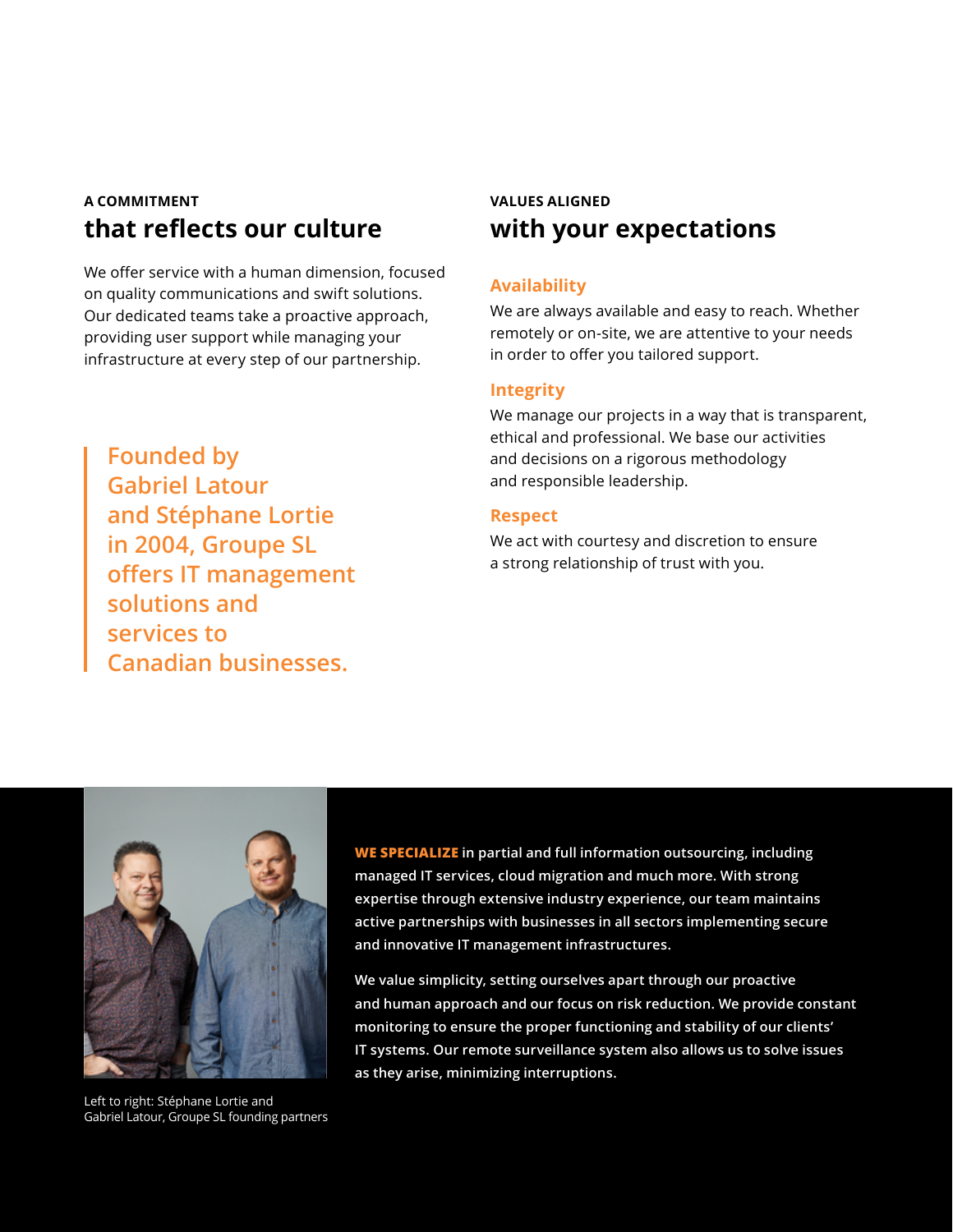## **CONCRETE SOLUTIONS to your challenges**

Our dedicated team offers a comprehensive range of services to facilitate your activities, no matter your needs. Simplicity is our priority. We select the right products and user-friendly tools to ensure your peace of mind.